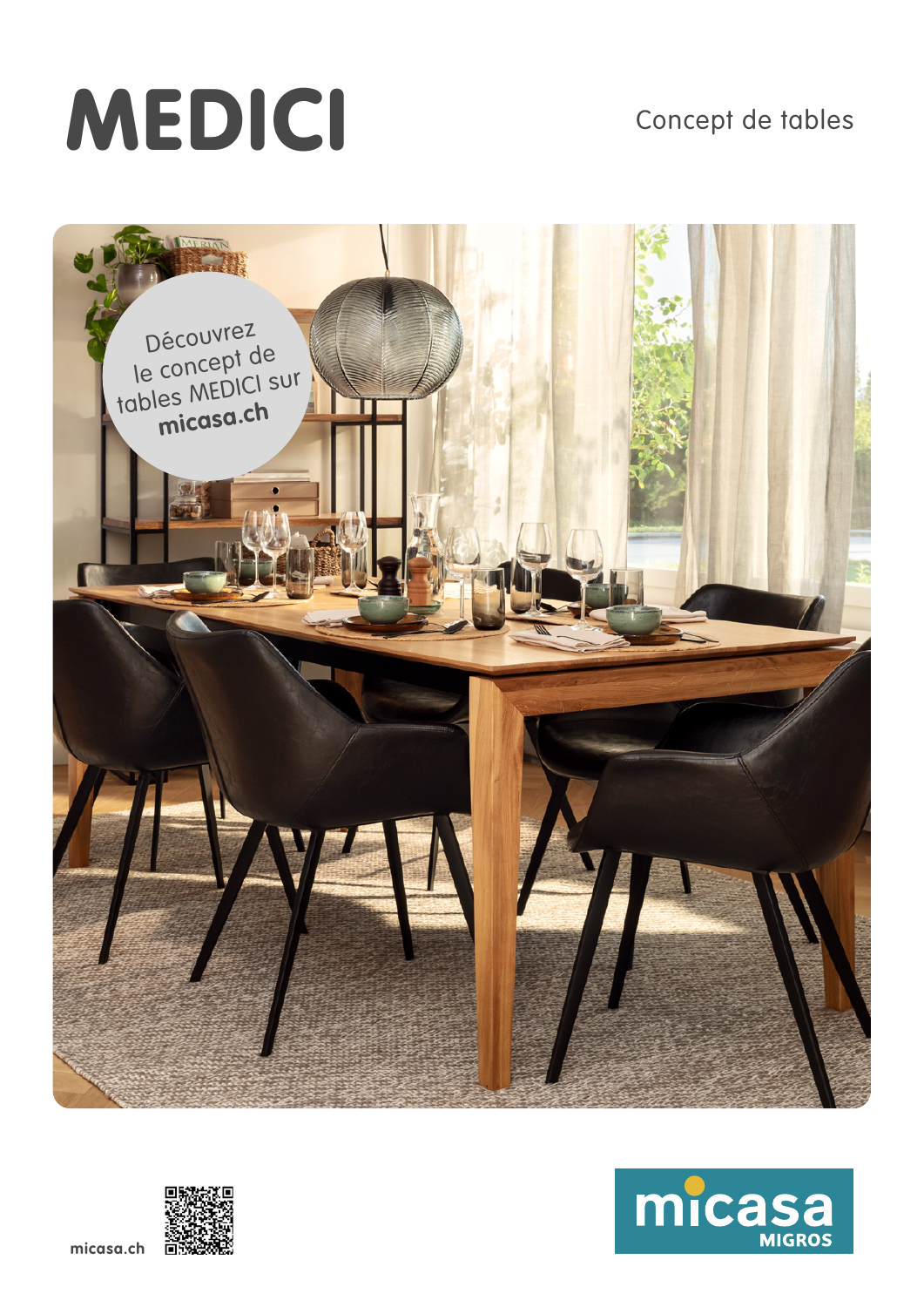La table de vos rêves en 4 étapes. Voici comment procéder:

- 1. Choisissez la forme des pieds de table conique rectangulaire
- 2. Choisissez le matériau des pieds de table

| Noyer massif<br>Chêne massif       |               | Chêne massif   | Noyer massif            |
|------------------------------------|---------------|----------------|-------------------------|
|                                    |               | Métal noir mat | Acier inoxydable brossé |
| conique                            | rectangulaire |                |                         |
|                                    |               |                |                         |
| 3. Choisissez la taille du plateau |               |                |                         |
| 90 cm<br>90 cm<br>90 cm            | 90 cm         |                |                         |

180 cm 220 cm 150–207 cm (ausziehbar) 190–247 cm (ausziehbar)

### 4. Choisissez la surface du plateau

| Sirius | anae | <b>Bromo</b> | Trilium      |
|--------|------|--------------|--------------|
| Kelya  | Keon | Chêne massif | Noyer massif |

**Pieds Dimensions Surface du plateau N° d'article Prix** Chêne massif conique 150 – 207 / 90 / 75 cm Sirius 4023.848.150.09 2699.– – 207 / 90 / 75 cm Danae 4023.848.150.10 2699.– – 207 / 90 / 75 cm Bromo 4023.848.150.01 2699.– – 207 / 90 / 75 cm Trilium 4023.848.150.04 2699.– – 207 / 90 / 75 cm Kelya 4023.848.150.02 2699.– – 207 / 90 / 75 cm Keon 4023.848.150.03 2699.– – 207 / 90 / 76.5 cm Chêne 4023.848.150.11 2399.–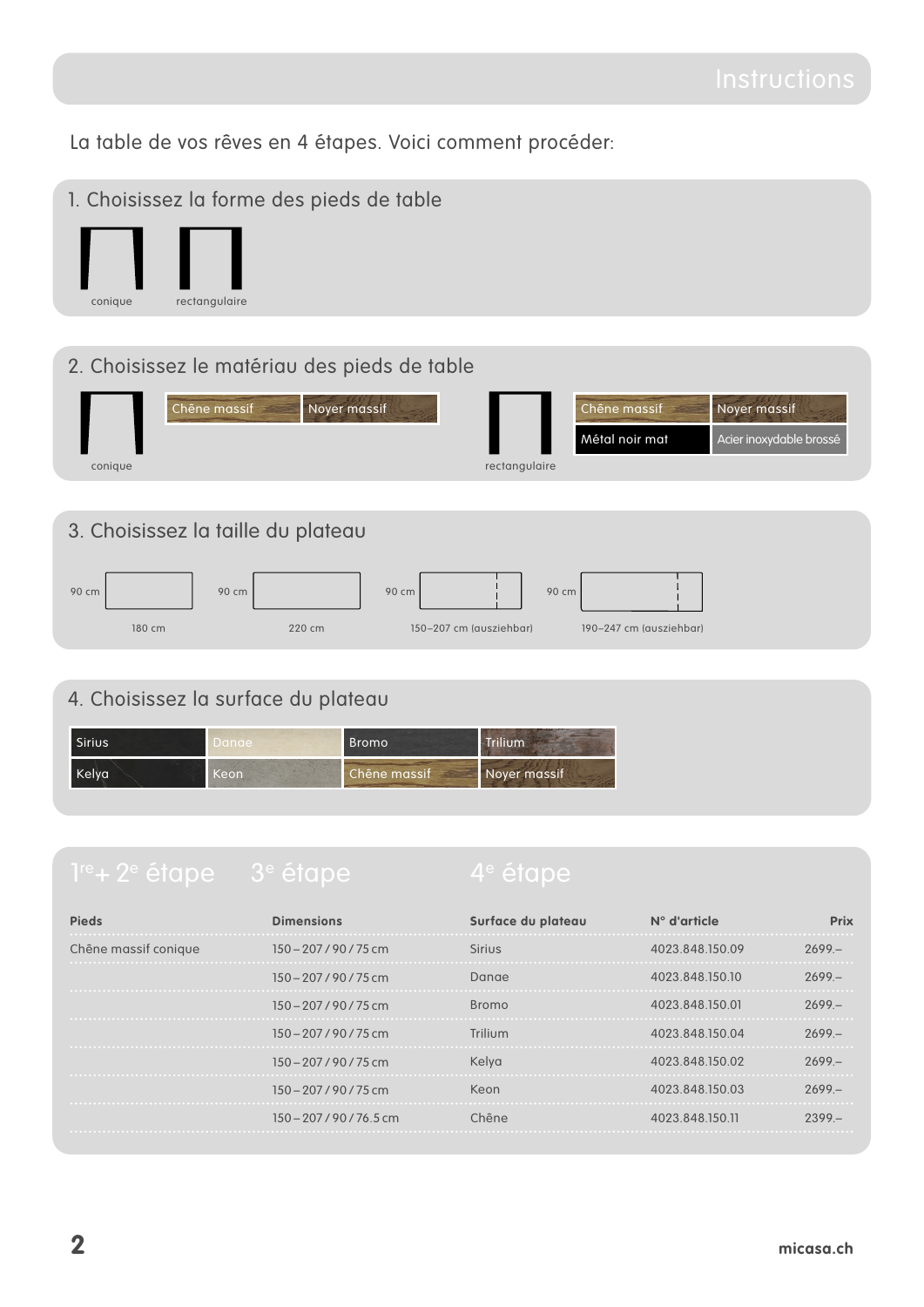| <b>Pieds</b>               | <b>Dimensions</b>        | Surface du plateau | N° d'article    | <b>Prix</b> |
|----------------------------|--------------------------|--------------------|-----------------|-------------|
|                            | 190-247/90/75 cm         | <b>Sirius</b>      | 4023.854.150.09 | $2899 -$    |
|                            | 190-247/90/75 cm         | Danae              | 4023.854.150.10 | $2899 -$    |
|                            | 190-247/90/75 cm         | <b>Bromo</b>       | 4023.854.150.01 | $2899 -$    |
|                            | 190-247/90/75 cm         | Trilium            | 4023.854.150.04 | $2899 -$    |
|                            | 190-247/90/75 cm         | Kelya              | 4023.854.150.02 | $2899 -$    |
|                            | 190-247/90/75 cm         | Keon               | 4023.854.150.03 | $2899 -$    |
|                            | 190-247/90/76.5 cm       | Chêne              | 4023.854.150.11 | $2599 -$    |
|                            | 180/90/75 cm             | Sirius             | 4037.210.180.05 | $1499 -$    |
|                            | 180/90/75 cm             | Danae              | 4037.210.180.06 | $1499 -$    |
|                            | 180/90/75 cm             | <b>Bromo</b>       | 4037.210.180.01 | $1499 -$    |
|                            | 180/90/75 cm             | Trilium            | 4037.210.180.04 | $1499 -$    |
|                            | 180/90/75 cm             | Kelya              | 4037.210.180.02 | $1499 -$    |
|                            | 180 / 90 / 75 cm         | Keon               | 4037.210.180.03 | $1499 -$    |
|                            | 180/90/76.5 cm           | Chêne              | 4037.210.180.07 | $1199 -$    |
|                            | 220 / 90 / 75 cm         | Sirius             | 4037.213.220.05 | 1799.–      |
|                            | 220/90/75 cm             | Danae              | 4037.213.220.06 | $1799 -$    |
|                            | 220/90/75 cm             | Bromo              | 4037.213.220.01 | 1799.–      |
|                            | 220/90/75 cm             | Trilium            | 4037.213.220.04 | $1799 -$    |
|                            | 220/90/75 cm             | Kelya              | 4037.213.220.02 | 1799.–      |
|                            | 220/90/75 cm             | Keon               | 4037.213.220.03 | $1799 -$    |
|                            | 220/90/76.5 cm           | Chêne              | 4037.213.220.07 | $1499 -$    |
| Chêne massif rectangulaire | 150-207/90/75 cm         | <b>Sirius</b>      | 4037.215.150.05 | $2699 -$    |
|                            | 150 - 207 / 90 / 75 cm   | Danae              | 4037.215.150.06 | $2699 -$    |
|                            | 150 – 207 / 90 / 75 cm   | <b>Bromo</b>       | 4037.215.150.01 | $2699 -$    |
|                            | 150-207/90/75 cm         | Trilium            | 4037.215.150.04 | $2699 -$    |
|                            | 150 - 207 / 90 / 75 cm   | Kelya              | 4037.215.150.02 | $2699 -$    |
|                            | 150-207/90/75 cm         | Keon               | 4037.215.150.03 | $2699 -$    |
|                            | 150 - 207 / 90 / 76.5 cm | Chêne              | 4037.215.150.07 | $2399 -$    |
|                            | 190-247/90/75 cm         | Sirius             | 4037.223.190.05 | $2899 -$    |
|                            | 190 - 247 / 90 / 75 cm   | Danae              | 4037.223.190.06 | $2899 -$    |
|                            | 190 - 247 / 90 / 75 cm   | <b>Bromo</b>       | 4037.223.190.01 | $2899 -$    |
|                            | 190 – 247 / 90 / 75 cm   | Trilium            | 4037.223.190.04 | $2899 -$    |
|                            | 190-247/90/75 cm         | Kelya              | 4037.223.190.02 | 2899.-      |
|                            | 190 – 247 / 90 / 75 cm   | Keon               | 4037.223.190.03 | $2899 -$    |
|                            | 190 – 247 / 90 / 76.5 cm | Chêne              | 4037.223.190.07 | $2599 -$    |
|                            |                          |                    |                 |             |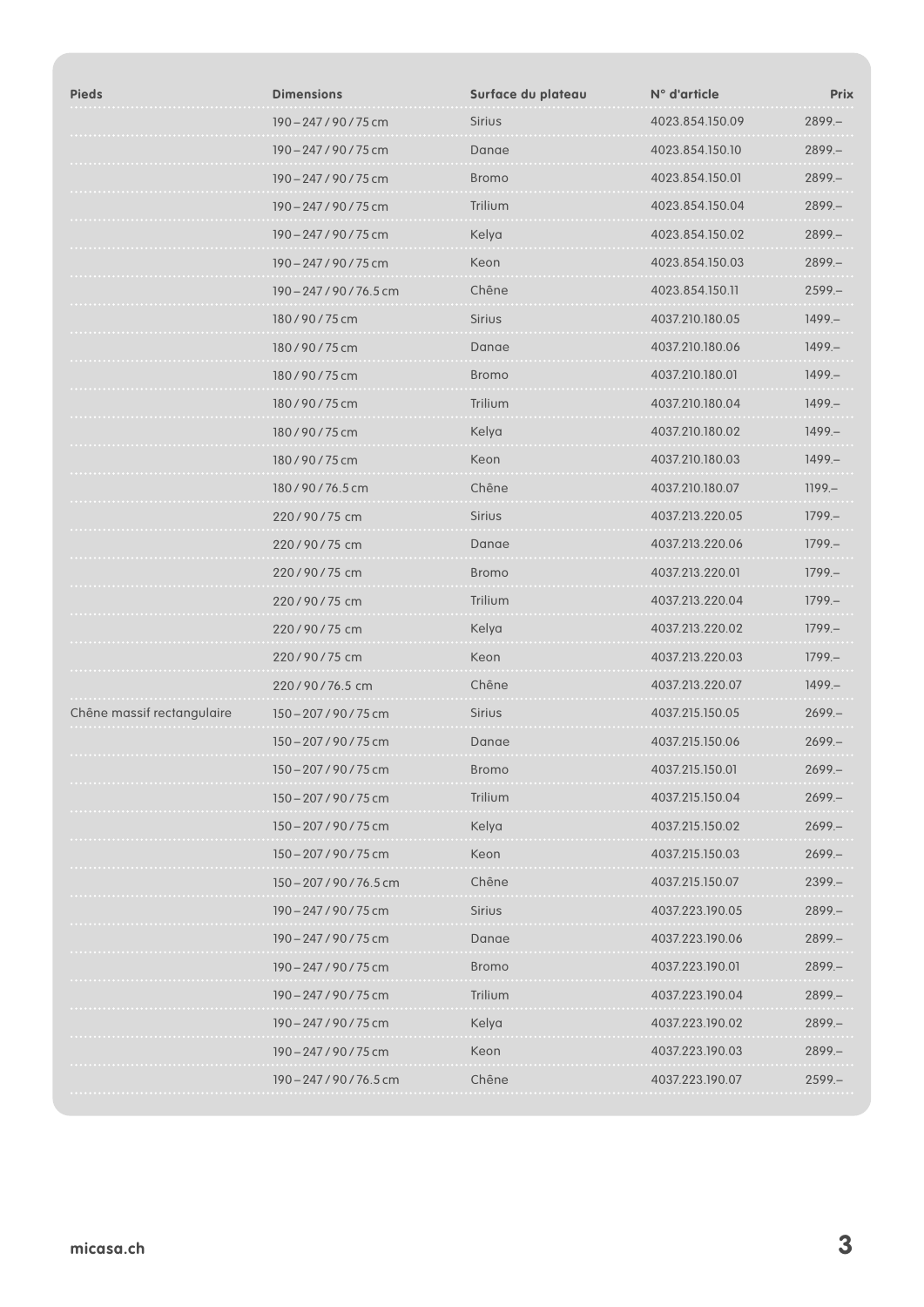| <b>Pieds</b>         | <b>Dimensions</b>        | Surface du plateau | N° d'article    | <b>Prix</b> |
|----------------------|--------------------------|--------------------|-----------------|-------------|
|                      | 180/90/75 cm             | <b>Sirius</b>      | 4037.228.180.05 | $1499 -$    |
|                      | 180/90/75 cm             | Danae              | 4037.228.180.06 | $1499 -$    |
|                      | 180/90/75 cm             | .<br><b>Bromo</b>  | 4037.228.180.01 | $1499 -$    |
|                      | 180/90/75 cm             | Trilium            | 4037.228.180.04 | $1499 -$    |
|                      | 180/90/75 cm             | Kelya              | 4037.228.180.02 | $1499 -$    |
|                      | 180/90/75 cm             | Keon               | 4037.228.180.03 | $1499 -$    |
|                      | 180/90/76.5 cm           | Chêne              | 4037.228.180.07 | 1199.–      |
|                      | 220/90/75 cm             | Sirius             | 4037.231.220.05 | $1799 -$    |
|                      | 220/90/75 cm             | Danae              | 4037.231.220.06 | 1799.-      |
|                      | 220/90/75 cm             | <b>Bromo</b>       | 4037.231.220.01 | $1799 -$    |
|                      | 220/90/75 cm             | Trilium            | 4037.231.220.04 | 1799.–      |
|                      | 220/90/75 cm             | Kelya              | 4037.231.220.02 | $1799 -$    |
|                      | 220/90/75 cm             | Keon               | 4037.231.220.03 | $1799 -$    |
|                      | 220/90/76.5 cm           | Chêne              | 4037.231.220.07 | $1499 -$    |
| Noyer massif conique | 150-207/90/75 cm         | <b>Sirius</b>      | 4023.851.150.19 | $2799 -$    |
|                      | 150-207/90/75 cm         | Danae              | 4023.851.150.20 | $2799 -$    |
|                      | 150-207/90/75 cm         | <b>Bromo</b>       | 4023.851.150.11 | $2799 -$    |
|                      | 150-207/90/75 cm         | Trilium            | 4023.851.150.14 | $2799 -$    |
|                      | 150 - 207 / 90 / 75 cm   | Kelya              | 4023.851.150.12 | $2799 -$    |
|                      | 150-207/90/75 cm         | Keon               | 4023.851.150.13 | $2799 -$    |
|                      | 150-207/90/76.5 cm       | Noyer              | 4023.851.150.21 | $2799 -$    |
|                      | 190-247/90/75 cm         | <b>Sirius</b>      | 4023.856.150.19 | $2999 -$    |
|                      | 190-247/90/75 cm         | Danae              | 4023.856.150.20 | $2999 -$    |
|                      | 190 – 247 / 90 / 75 cn   | <b>Bromo</b>       | 4023.856.150.11 | $2999 -$    |
|                      | 190 – 247 / 90 / 75 cm   | Trilium            | 4023.856.150.14 | 2999-       |
|                      | 190-247/90/75 cm         | Kelya              | 4023.856.150.12 | $2999 -$    |
|                      | 190 – 247 / 90 / 75 cm   | Keon               | 4023.856.150.13 | 2999.-      |
|                      | 190 – 247 / 90 / 76.5 cm | Noyer              | 4023.856.150.21 | $2999 -$    |
|                      | 180/90/75 cm             | Sirius             | 4037.211.180.05 | 1699.–      |
|                      | 180/90/75 cm             | Danae              | 4037.211.180.06 | $1699 -$    |
|                      | 180/90/75 cm             | <b>Bromo</b>       | 4037.211.180.01 | $1699 -$    |
|                      | 180/90/75 cm             | Trilium            | 4037.211.180.04 | $1699 -$    |
|                      | 180/90/75 cm             | Kelya              | 4037.211.180.02 | $1699 -$    |
|                      | 180/90/75 cm             | Keon               | 4037.211.180.03 | $1699 -$    |
|                      | 180/90/76.5 cm           | Noyer              | 4037.211.180.07 | $1699 -$    |
|                      |                          |                    |                 |             |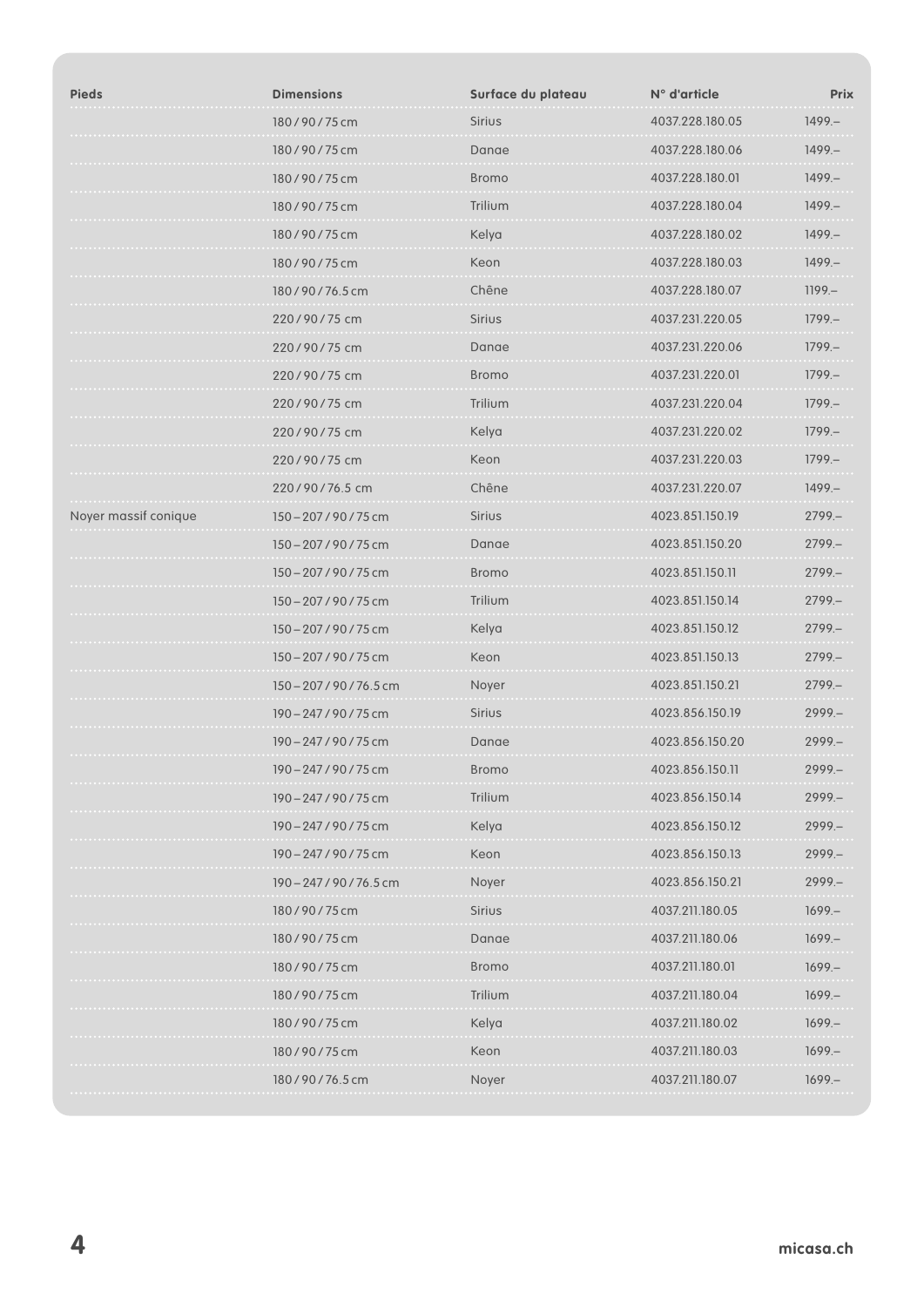| <b>Pieds</b>               | <b>Dimensions</b>        | Surface du plateau | N° d'article    | <b>Prix</b> |
|----------------------------|--------------------------|--------------------|-----------------|-------------|
|                            | 220/90/75 cm             | <b>Sirius</b>      | 4037.214.220.05 | $1999 -$    |
|                            | 220/90/75 cm             | Danae<br>.         | 4037.214.220.06 | $1999 -$    |
|                            | 220/90/75 cm             | <b>Bromo</b>       | 4037.214.220.01 | $1999 -$    |
|                            | 220/90/75 cm             | Trilium            | 4037.214.220.04 | $1999 -$    |
|                            | 220/90/75 cm             | Kelya              | 4037.214.220.02 | $1999 -$    |
|                            | 220/90/75 cm             | Keon               | 4037.214.220.03 | $1999 -$    |
|                            | 220/90/76.5 cm           | Noyer              | 4037.214.220.07 | $1999 -$    |
| Noyer massif rectangulaire | 150-207/90/75 cm         | <b>Sirius</b>      | 4037.216.150.05 | $2799 -$    |
|                            | 150 - 207 / 90 / 75 cm   | Danae              | 4037.216.150.06 | $2799 -$    |
|                            | 150-207/90/75 cm         | <b>Bromo</b>       | 4037.216.150.01 | $2799 -$    |
|                            | 150 - 207 / 90 / 75 cm   | Trilium            | 4037.216.150.04 | $2799 -$    |
|                            | 150 - 207 / 90 / 75 cm   | Kelya              | 4037.216.150.02 | $2799 -$    |
|                            | 150 – 207 / 90 / 75 cm   | Keon               | 4037.216.150.03 | $2799 -$    |
|                            | 150 - 207 / 90 / 76.5 cm | Noyer              | 4037.216.150.07 | $2799 -$    |
|                            | 190 – 247 / 90 / 75 cm   | Sirius             | 4037.235.190.05 | 2999.–      |
|                            | 190-247/90/75 cm         | Danae              | 4037.235.190.06 | $2999 -$    |
|                            | 190 – 247 / 90 / 75 cm   | Bromo              | 4037.235.190.01 | 2999.–      |
|                            | 190-247/90/75 cm         | Trilium            | 4037.235.190.04 | $2999 -$    |
|                            | 190 – 247 / 90 / 75 cm   | Kelya              | 4037.235.190.02 | 2999.–      |
|                            | 190-247/90/75 cm         | Keon               | 4037.235.190.03 | $2999 -$    |
|                            | 190-247/90/76.5 cm       | Noyer              | 4037.235.190.07 | $2999 -$    |
|                            | 180/90/75 cm             | Sirius             | 4037.227.180.05 | $1699 -$    |
|                            | 180/90/75 cm             | Danae              | 4037.227.180.06 | $1699 -$    |
|                            | 180/90/75 cm             | <b>Bromo</b>       | 4037.227.180.01 | $1699 -$    |
|                            | 180/90/75 cm             | Trilium            | 4037.227.180.04 | $1699 -$    |
|                            | 180/90/75 cm             | Kelya              | 4037.227.180.02 | $1699 -$    |
|                            | 180/90/75 cm             | Keon               | 4037.227.180.03 | $1699 -$    |
|                            | 180/90/76.5 cm           | Noyer              | 4037.227.180.07 | $1699 -$    |
|                            | 220/90/75 cm             | Sirius             | 4037.232.220.05 | $1999 -$    |
|                            | 220/90/75 cm             | Danae              | 4037.232.220.06 | $1999 -$    |
|                            | 220/90/75 cm             | <b>Bromo</b>       | 4037.232.220.01 | $1999 -$    |
|                            | 220/90/75 cm             | Trilium            | 4037.232.220.04 | $1999 -$    |
|                            | 220/90/75 cm             | Kelya              | 4037.232.220.02 | 1999 -      |
|                            | 220/90/75 cm             | Keon               | 4037.232.220.03 | $1999 -$    |
|                            | 220/90/76.5 cm           | Noyer              | 4037.232.220.07 | 1999.–      |
|                            |                          |                    |                 |             |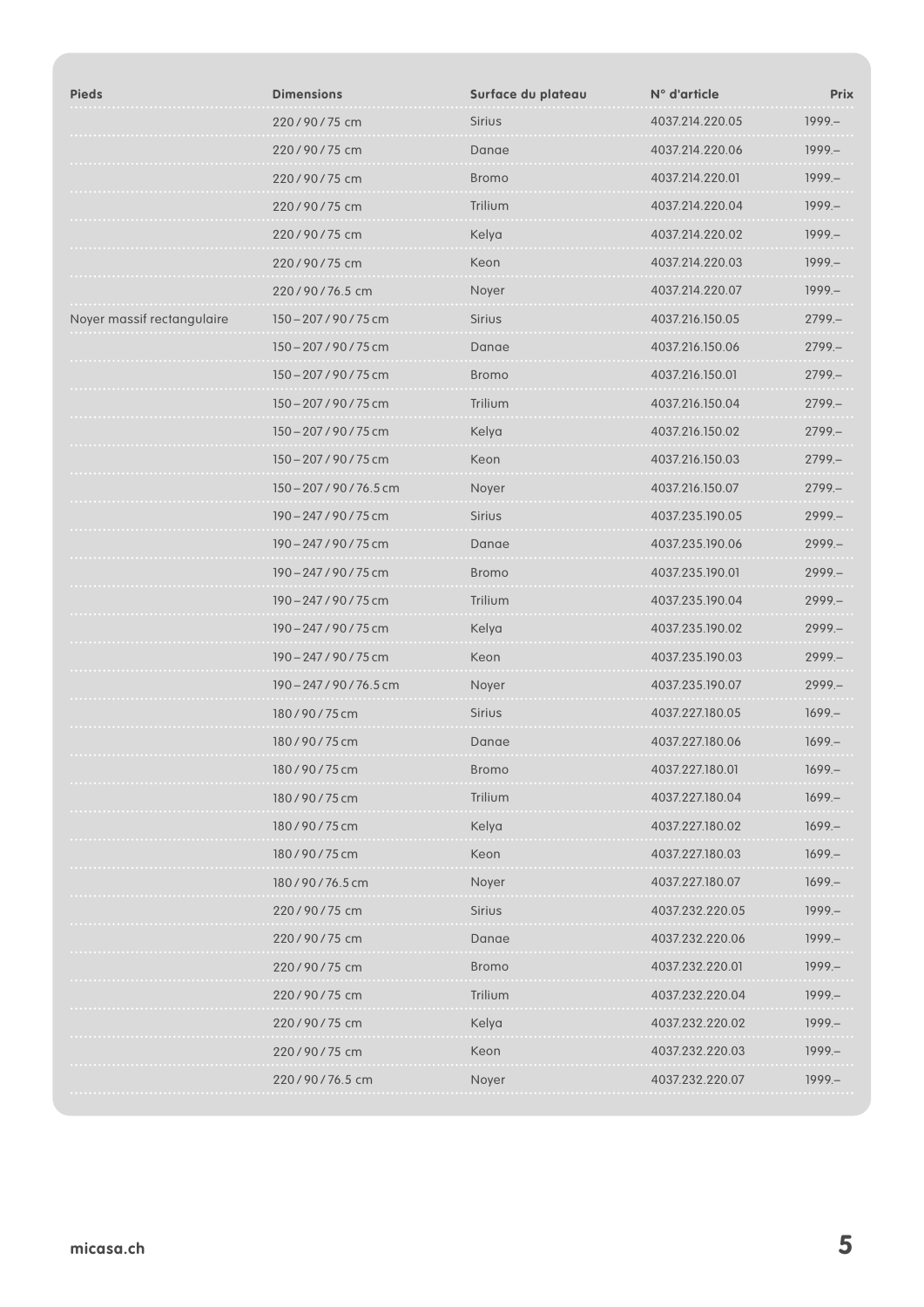| <b>Pieds</b>                    | <b>Dimensions</b>        | Surface du plateau | N° d'article    | <b>Prix</b>                                                   |
|---------------------------------|--------------------------|--------------------|-----------------|---------------------------------------------------------------|
| Métal noir mat<br>rectangulaire | 150 - 207 / 90 / 75 cm   | Sirius             | 4037.221.150.05 | $2699 -$                                                      |
|                                 | 150 - 207 / 90 / 75 cm   | Danae              | 4037.221.150.06 | $2699 -$                                                      |
|                                 | 150-207/90/75 cm         | <b>Bromo</b>       | 4037.221.150.01 | $2699 -$                                                      |
|                                 | 150 - 207 / 90 / 75 cm   | Trilium            | 4037.221.150.04 | $2699 -$                                                      |
|                                 | 150 - 207 / 90 / 75 cm   | Kelya              | 4037.221.150.02 | $2699 -$                                                      |
|                                 | 150 - 207 / 90 / 75 cm   | Keon               | 4037.221.150.03 | $2699 -$                                                      |
|                                 | 150 - 207 / 90 / 76.5 cm | Chêne              | 4037.221.150.07 | $2399 -$                                                      |
|                                 | 150 - 207 / 90 / 76.5 cm | Noyer<br>$\cdots$  | 4037.221.150.08 | $2699 -$                                                      |
|                                 | 190-247/90/75 cm         | <b>Sirius</b>      | 4037.225.190.05 | $2899 -$                                                      |
|                                 | 190-247/90/75 cm         | Danae<br>.         | 4037.225.190.06 | $2899 -$<br>$\epsilon$ , $\epsilon$ , $\epsilon$ , $\epsilon$ |
|                                 | 190 - 247 / 90 / 75 cm   | <b>Bromo</b>       | 4037.225.190.01 | $2899 -$                                                      |
|                                 | 190-247/90/75 cm         | Trilium            | 4037.225.190.04 | $2899 -$<br>$\sim$ $\sim$ $\sim$ $\sim$ $\sim$                |
|                                 | 190 - 247 / 90 / 75 cm   | Kelya              | 4037.225.190.02 | $2899 -$                                                      |
|                                 | 190-247/90/75 cm         | Keon               | 4037.225.190.03 | $2899 -$                                                      |
|                                 | 190 – 247 / 90 / 76.5 cm | Chêne              | 4037.225.190.07 | $2599 -$                                                      |
|                                 | 190-247/90/76.5 cm       | Noyer              | 4037.225.190.08 | $2899 -$                                                      |
|                                 | 180/90/75 cm             | <b>Sirius</b>      | 4037.229.180.05 | $1499 -$                                                      |
|                                 | 180/90/75 cm             | Danae              | 4037.229.180.06 | $1499 -$                                                      |
|                                 | 180/90/75 cm             | <b>Bromo</b>       | 4037.229.180.01 | $1499 -$                                                      |
|                                 | 180/90/75 cm             | Trilium            | 4037.229.180.04 | $1499 -$                                                      |
|                                 | 180/90/75 cm             | Kelya              | 4037.229.180.02 | $1499 -$                                                      |
|                                 | 180/90/75 cm             | Keon               | 4037.229.180.03 | $1499 -$                                                      |
|                                 | 180/90/76.5 cm           | Chêne              | 4037.229.180.07 | $1199 -$                                                      |
|                                 | 180/90/76.5 cm           | Noyer              | 4037.229.180.08 | $1499 -$                                                      |
|                                 | 220/90/75 cm             | <b>Sirius</b>      | 4037.233.220.05 | $1799 -$                                                      |
|                                 | 220/90/75 cm             | Danae              | 4037.233.220.06 | $1799 -$                                                      |
|                                 | 220/90/75 cm             | <b>Bromo</b>       | 4037.233.220.01 | $1799 -$                                                      |
|                                 | 220/90/75 cm             | Trilium            | 4037.233.220.04 | $1799 -$                                                      |
|                                 | 220/90/75 cm             | Kelya              | 4037.233.220.02 | $1799 -$                                                      |
|                                 | 220/90/75 cm             | Keon               | 4037.233.220.03 | $1799 -$                                                      |
|                                 | 220/90/76.5 cm           | Chêne              | 4037.233.220.07 | $1499 -$                                                      |
|                                 | 220 / 90 / 76.5 cm       | Noyer              | 4037.233.220.08 | 1799.-                                                        |
|                                 |                          |                    |                 |                                                               |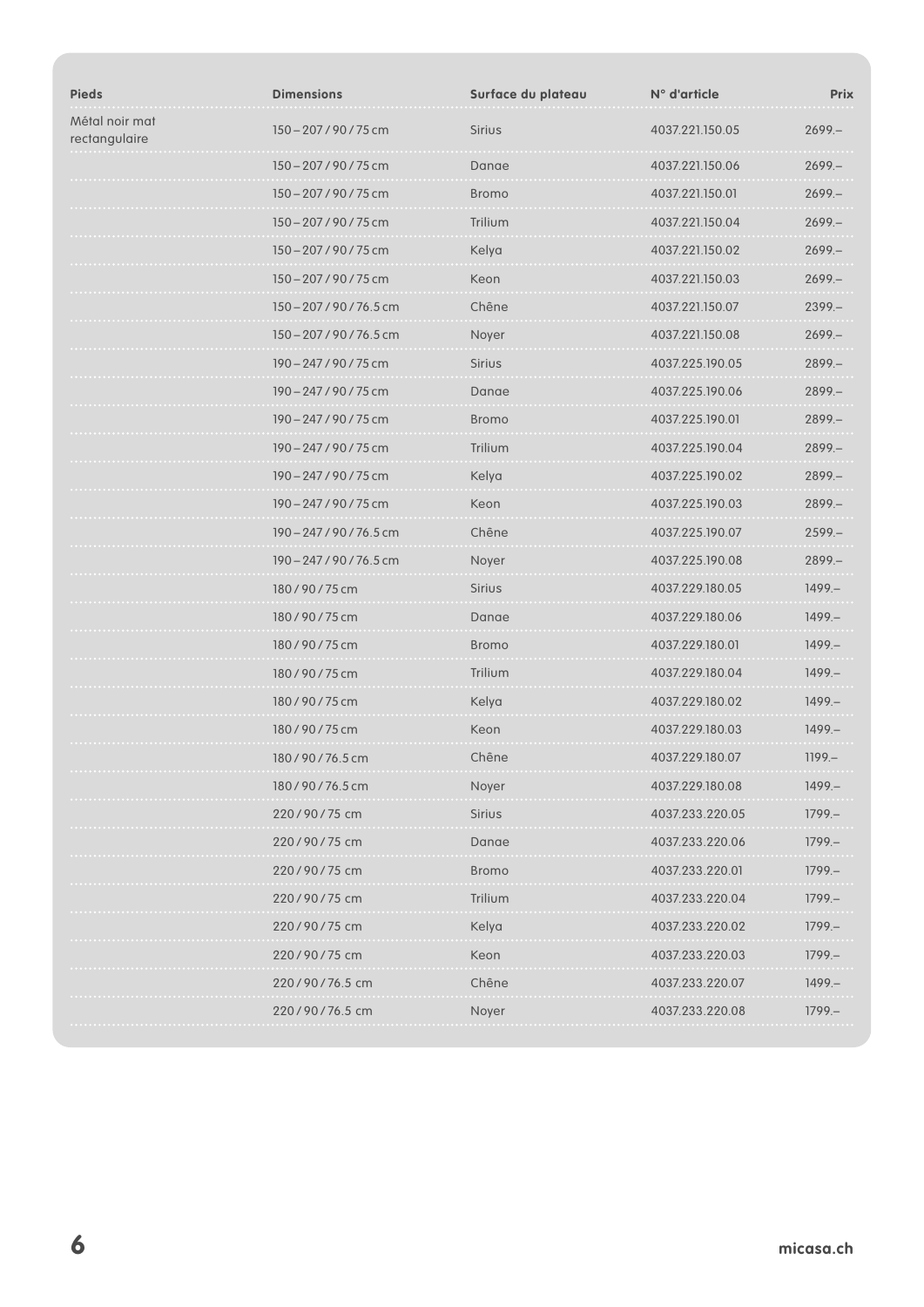| <b>Pieds</b>                             | <b>Dimensions</b>        | Surface du plateau | N° d'article    | <b>Prix</b> |
|------------------------------------------|--------------------------|--------------------|-----------------|-------------|
| Acier inoxydable brossé<br>rectangulaire | 150-207/90/75 cm         | <b>Sirius</b>      | 4037.222.150.05 | $2799 -$    |
|                                          | 150-207/90/75 cm         | Danae              | 4037.222.150.06 | $2799 -$    |
|                                          | 150-207/90/75 cm         | <b>Bromo</b>       | 4037.222.150.01 | $2799 -$    |
|                                          | 150 - 207 / 90 / 75 cm   | Trilium            | 4037.222.150.04 | $2799 -$    |
|                                          | 150-207/90/75 cm         | Kelya              | 4037.222.150.02 | $2799 -$    |
|                                          | 150 - 207 / 90 / 75 cm   | Keon               | 4037.222.150.03 | $2799 -$    |
|                                          | 150-207/90/76.5 cm       | Chêne              | 4037.222.150.07 | $2599 -$    |
|                                          | 150 - 207 / 90 / 76.5 cm | Noyer<br>.         | 4037.222.150.08 | $2799 -$    |
|                                          | 190 - 247 / 90 / 75 cm   | <b>Sirius</b>      | 4037.226.190.05 | $2999 -$    |
|                                          | 190-247/90/75 cm         | Danae              | 4037.226.190.06 | $2999 -$    |
|                                          | 190-247/90/75 cm         | <b>Bromo</b>       | 4037.226.190.01 | $2999 -$    |
|                                          | 190-247/90/75 cm         | Trilium            | 4037.226.190.04 | $2999 -$    |
|                                          | 190-247/90/75 cm         | Kelya              | 4037.226.190.02 | $2999 -$    |
|                                          | 190-247/90/75 cm         | Keon               | 4037.226.190.03 | $2999 -$    |
|                                          | 190-247/90/76.5 cm       | Chêne              | 4037.226.190.07 | $2799 -$    |
|                                          | 190-247/90/76.5 cm       | Noyer              | 4037.226.190.08 | $2999 -$    |
|                                          | 180/90/75 cm             | <b>Sirius</b>      | 4037.230.180.05 | $1699 -$    |
|                                          | 180/90/75 cm             | Danae              | 4037.230.180.06 | $1699 -$    |
|                                          | 180/90/75 cm             | Bromo              | 4037.230.180.01 | $1699 -$    |
|                                          | 180/90/75 cm             | Trilium            | 4037.230.180.04 | $1699 -$    |
|                                          | 180/90/75 cm             | Kelya              | 4037.230.180.02 | $1699 -$    |
|                                          | 180/90/75 cm             | Keon               | 4037.230.180.03 | $1699 -$    |
|                                          | 180/90/76.5 cm           | Chêne              | 4037.230.180.07 | $1399 -$    |
|                                          | 180/90/76.5 cm           | Noyer              | 4037.230.180.08 | 1699.–      |
|                                          | 220/90/75 cm             | <b>Sirius</b>      | 4037.234.220.05 | $1999 -$    |
|                                          | 220/90/75 cm             | Danae              | 4037.234.220.06 | 1999.–      |
|                                          | 220/90/75 cm             | <b>Bromo</b>       | 4037.234.220.01 | $1999 -$    |
|                                          | 220/90/75 cm             | Trilium            | 4037.234.220.04 | 1999.–      |
|                                          | 220/90/75 cm             | Kelya              | 4037.234.220.02 | $1999 -$    |
|                                          | 220/90/75 cm             | Keon               | 4037.234.220.03 | 1999.-      |
|                                          | 220/90/76.5 cm           | Chêne              | 4037.234.220.07 | 1699.–      |
|                                          | 220/90/76.5 cm           | Noyer              | 4037.234.220.08 | 1999.–      |
|                                          |                          |                    |                 |             |